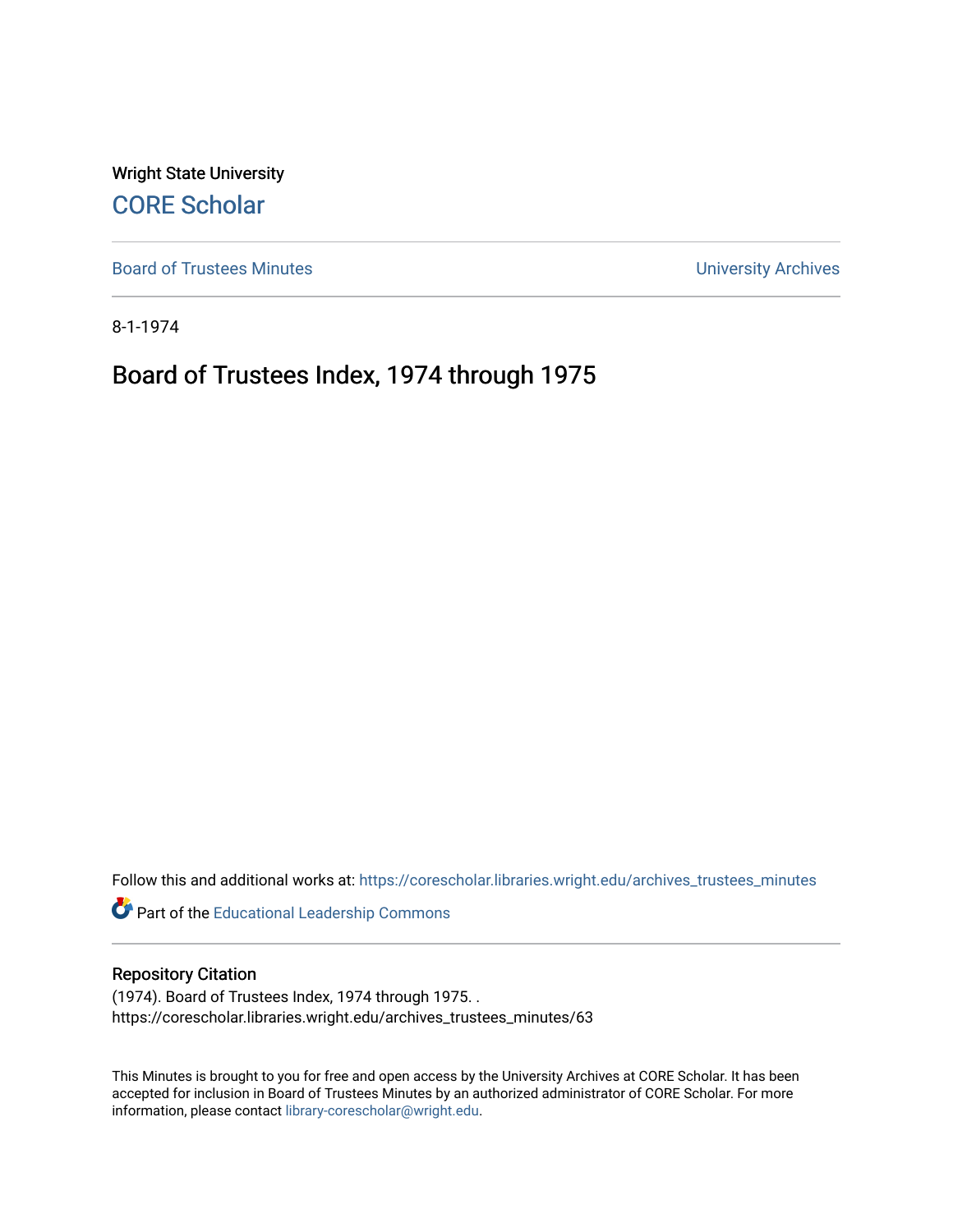## INDEX

- Abraham, Warren: appointment, 79; contract supervisor, 41; death reported, 113; 119; resignation, 79; resolution in commemoration of, 113 Abrams, Lawrence J.: change of title, 64; resignation, 102 Academic Affairs Committee: appoint ments to, 2; report, 4, 46 ACTION, Office of Policy and Develop· ment, grant sponsored by, 35 Adams, Laura G.: appointment, 27; resignation, 119 Administration and Development Committee, appointments to, 2 Admissions-Registration: report, spring quarter, 99; summer quarter, 140 Ahmad, Khurshid, grant supervisor, 36 Air Force Office of Scientific Research, grant sponsored by, 66 Air Force, PMRB, Department of, contract sponsored by, 68 Albanese, Catherine L., stipend awarded, 107 Allaman, David W., resignation, 27 American Cancer Society, grant sponsored by, 66 American Chemical Society, Petroleum Research Fund, as funding source, 69 American Heart Association, grant sponsored by, 82 American Medical College Admissions Service (AMCAS), utilized, 56 Anatomy, Program of, program director identified, 75 Annual Giving Program, 1974-75, report of, 91 Antioch College, agreement ratified, 20 Applied Behavioral Science Master of
	- Arts degree, approved, 54

Appointments and changes, faculty and staff, 27, 64, 79, 102, 119

- Apt, Madeline, research project super visor, 42
- Arbagi, Martin G., promotion with tenure, 78

Architect, State, contract bids recommended, 100

Archives, established, 16

Arlian, Larry, grant supervisor, 69

Art, Department of, loan to, 42

Art Education, Department of, report on, 84-86

- Art Gallery, gift to, 92
- Art Program, report on, 84
- Assignment of Annual Interest Grants, resolution for, 60
- Atwater, David S., appointment, 27, 79

Auditor, State: directive issued, 98; report, 137; report of National Direct Student Loan Program, 63

Bachtell, Richard S., appointment, 102 Badaczewski, Dennis, promotion, 77 Ballantine, Jeanne H., promotion, 77

Barlow, Gary, introduced to Board, 84

Barone, Sam, appointment, 28

Barry, Steven, grant supervisor, 69 Bassett, Abe J.: introduced to Board, 84;

resignation, 28 Batra, Prem: appointment, 119; grant

supervisor, 37, 134; relieved of appoint ment, 119

Baumann, R. H., gift, 109

Beckdahl, Walter A., contract term expires, 119

Becker, Carl M., grant supervisor, 67

Beljan, John R.: contract supervisor, 67; grant supervisor, 37, 41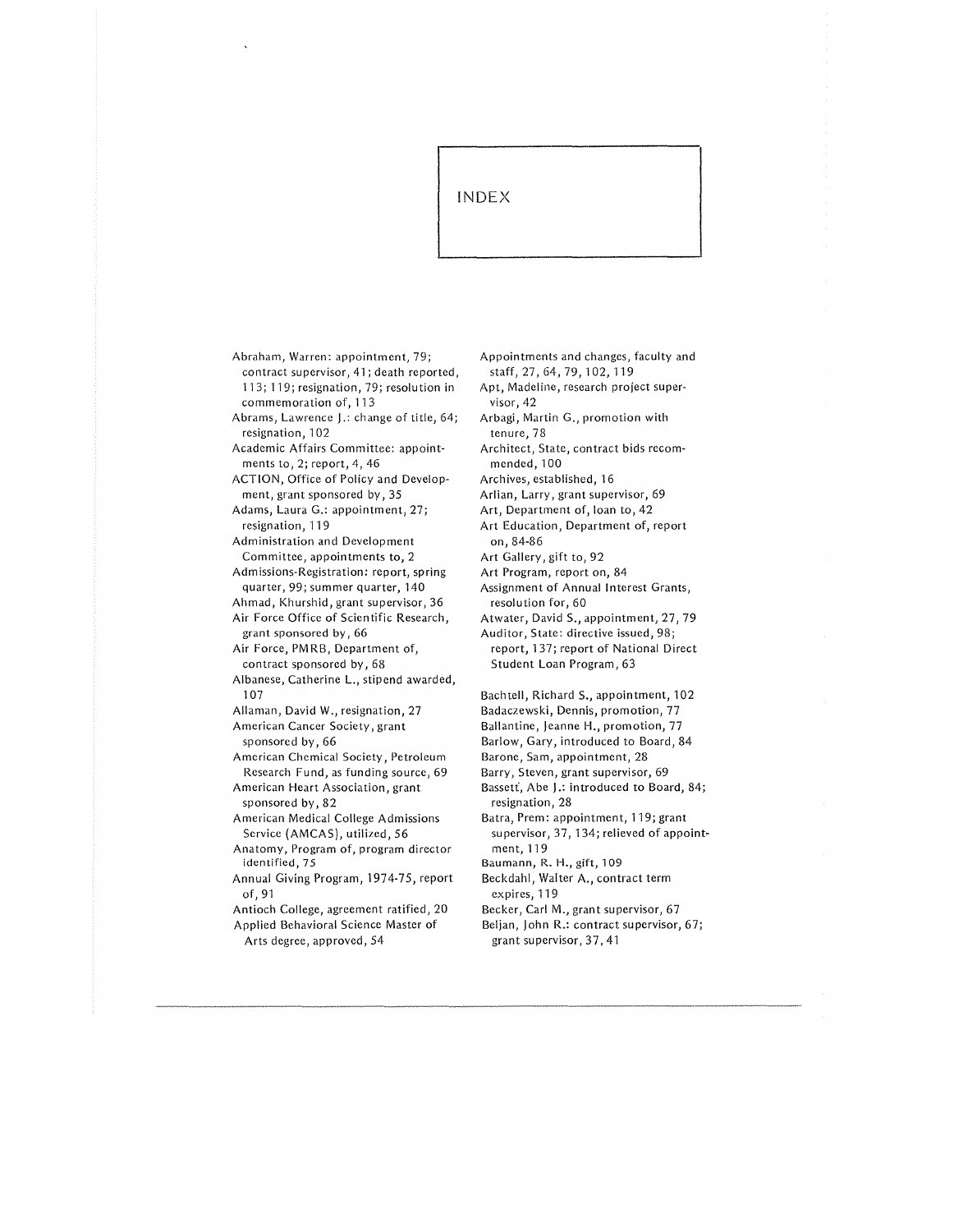Berry, Charles R., promotion with tenure, 78 Bethke, Richard: promotion, 77; research project supervisor, 42 Billett, Carol R., appointment, 64 Biological Chemistry, Program of, pro gram director identified, 75 Biological Sciences, gift to, 69 Biological Sciences Building, resolution assigning interest grant, approved, 59 Biological Sciences Building, Phase I, construction progress report, 43, 70, 92,110,140 Biological Sciences Building, Phase 11, construction progress report, 43, 70, 93,110,140 Bireley, Marlene, grant supervisor, 35, 68 Blackwell, Barry, named as chairman, 123 Blackwell, Lee R.: appointment, 28; resignation, 119 Board of Trustees: appointments, 74; election of officers, 1, 2; resignations, 73, 74; standing committees, 2, 3 Bocour, Leonard, gift, 92 Bockrath, Lynda N., resignation, 102 Bogan, Janice E., appointment, 119 Borum, Regina, appointment, 102 Bozell, Thomas R., resignation, 64 Bracher, Peter S., promotion, 77 Brandeberry, James E.: appointment, 28; grant supervisor, 38 Brown, Herbert E., promotion, 77 Brown, Robert, appointment, 102 Brubaker, J. Craig, resignation, 28 Buckwalter, Don R., resignation, 28 Budget: 1975-76, approved, 101; recap of contract bids, Medical Sciences Building, Phase Ill, 100, 101 Building and Grounds Committee, appointments to, 2 Buildings: construction of, 43, 70, 92-93, 110, 140, 141; contract bids confirmed, 100; dedication, 12 Bukalski, Peter, resignation, 28 Burk, Richard D.: appointment, 119; identified as chairman, 96, 123 Business and Administration, College of, degrees granted, 116 Campbell, Suzanne, appointment, 64 Career Planning and Placement, Office of, established, 80 Carusone, Peter S., appointment, 28 Castellano, Joseph P., appointment, 102 Central State University, consortium agreement with, 78

C-E Process Equipment Development Laboratory, Combustion Engineering, Inc., contract sponsored by, 67 Cesnakas, Mary M., appointment, 119 Chait, Beatrice, appointment, 28 Chao, Joseph, research project supervisor, 42 Chemistry, Department of, gift to, 109 Children's Medical Center, contract ratified, 83 Children's Psychiatric Hospital, contract ratified, 83 Chisamore, David R., appointment, 102 Civitan Club of Dayton, gift, 70 Cleary, Michael J.: promotion, 77; resignation, 28 Clemens, Jerome, retroactive promotion confirmed, 57 Cohan, Joel R., resignation, 119 Colbert, Charles: appointment, 102; contract supervisor, 34, 67; grant supervisor, 34, 38, 105, 106, 136; relieved of duties, 102 Colic, Herbert, research project super visor, 42 Collie, William, appointment, 102 Committees, Board of Trustees, report, 4, 46, 141 Communications, Office of, change of name, 65 Compton, Paula G., appointment, 28 Computer Science, Department of, proposed Master of Science degree, approved, 18 Conley, Robert T., report submitted by, 91 Consortium Agreement, ratified, 7 8 Constable, Gordon, promotion, 77 Constitution and Bylaws, faculty, revised Article VII, approved, 4 Construction, progress report, 43, 70, 92, 110, 140, 141 Contracts, research and instructional, ratified, 33, 66, 80, 104, 134 Covenant House Jewish Home for the Aged, contract ratified, 83 Cox, Edward, committee appointment, 2 Cox, James M., Jr.: death reported, 45; resolution in memory of, 46 Creative Arts Center: dedication of, 12; presentations on, 84-91 Crist, Steven, appointment, 79 Crowl, Harry K.: commended, 3; term expired, 3 Crum, Larry: promotion, 77; research project supervisor, 42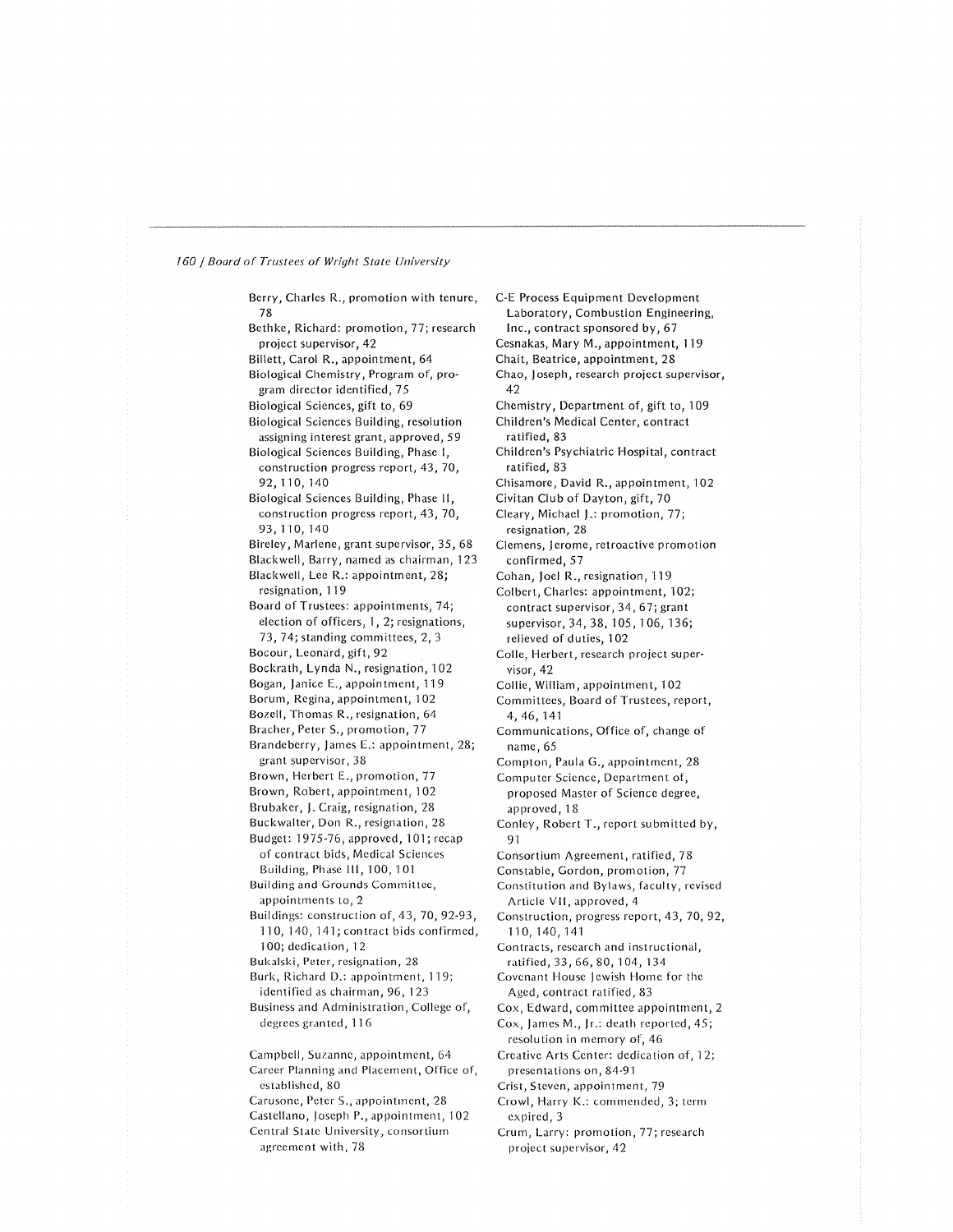Cudkowicz, Leon: appointment, 119; appointment with tenure approved, 104; identified as chairman, 96, 123 Cummings, Sue, grant supervisor, 82

Dahms, M. Emelda, appointment, 119

Daily, James M.: duties resumed, 28; promotion with tenure, 77; resignation, 28

- Daley, Robert: appointment, 119; relieved of appointment, 119
- Davenport, Kenneth A., appointment, 28

Dayton Area Heart Association, grant sponsored by, 83

- Dayton Art Institute, agreement ratified, 19
- Dayton Art Institute, College of, agreement ratified, 20
- Dayton Board of Education, Model Cities Education Component, research project sponsored by, 81

Dayton-Miami Valley Consortium-EOC, grant sponsored by, 106

- Dayton Public Schools, research project sponsored by, 81
- Dayton, University of, agreement ratified, 21
- Deahl, Bettyruth, resignation, 28

Deane, Donna: grant supervisor, 40; promotion, 77

- DeBarone, Elissa N., appointment, 28
- Dedication of Creative Arts Center, 12

Degree, Master of Arts in Applied Behavioral Science, approved, 54

- Degrees: confirmation of, 115; honorary, granted, 117; summary of, 116
- Deju, Raul A., promotion with tenure, 78
- DHEW (Department of Health, Education and Welfare): grant(s) sponsored by, Office of Education, 35, 38, 39, 40, 105; PHS, 36, 37, 40; Rehabilitation Services Administration, 135; Social and Rehabilitation Services, 38, 69, 135

Dieckhoff, James W., appointment, 28

- Dillehay, James: appointment, 28; grant supervisor, 37, 105; promotion, 77
- Division of Information and Communica tion Studies, name changed, 18
- Division of Library and Communication Science, established, 18
- Dixon, Robert D., replaced, 28
- Dodds, Christopher, resignation, 64
- Doherty, Peter, retroactive promotion confirmed, 57
- Donations, acceptance of, 42, 69, 91, 109
- Dovel, Thomas D.: appointment, 64, 120;
- promotion, 77; research supervisor, 135

Drafting Design Technology, program approved for Western Ohio Branch Campus, 21 Duke, Gary L.: appointment, 29; resigna tion, 28 Dunbar Books, gift, 110

Eagle, Roberta A., appointment, 120 Education, College of: degrees granted, 116; Division of Library and Communi cation Science established, 18 Emanuel, Marcia K., resignation, 120 Employee, contract forms reviewed, 98 Engebretson, Darold E.: appointment, 29; contract supervisor, 106 Engineering, Department of, gift to, 42, 69 Enrollment, forecast, 7, 8 Ervin, Joanne Jocha, appointment, 29 Evans, William D., resignation, 29 Executive Committee, appointments to, 2 Executive Vice-President, authorized to enter into contracts, 100

Fabrycy, Mark, committee appointment,  $\gamma$ 

- Faculty: appointments and changes, 64, 79, 102, 119; Constitution and Bylaws, revision of Article VII approved, 4; long-term disability insurance program, 133; revised salary ranges approved, 59
- Fairborn, City of, contract sponsored by, 35

Family Practice, Department of: chair man selected, 75; funds received, 76; progress report, 98

- Fawcett Hall, renovation of space, 141
- Fees: approved, 14; resolution on refund policy, 58; schedule for 1974-75, 14, 15
- Fellowships, awarded, 106, 107

Fenton, William, introduced to Board, 84

- Film, *Together Brothers,* 8
- Financial Aid, report and comparison, 99
- Financial Statistics, report, student aid expenditures, 99
- Fischer, H. A., gift, 110
- Fisher, Paula, appointment, 79
- Francis, Robert A., appointment, 120
- Franke, Joseph: appointment, 29, 102; resignation, 102
- Franklin, Billy)., promotion with tenure, 77
- "Fred White Day," designated, 108
- Frey, Diane, replaced, 29
- Friar, Billy, promotion with tenure, 77
- Fritz, Benno Patrick: appointment, 64; resignation, 120
- Fritz, H. Ira: appointment, 64, 102, 120;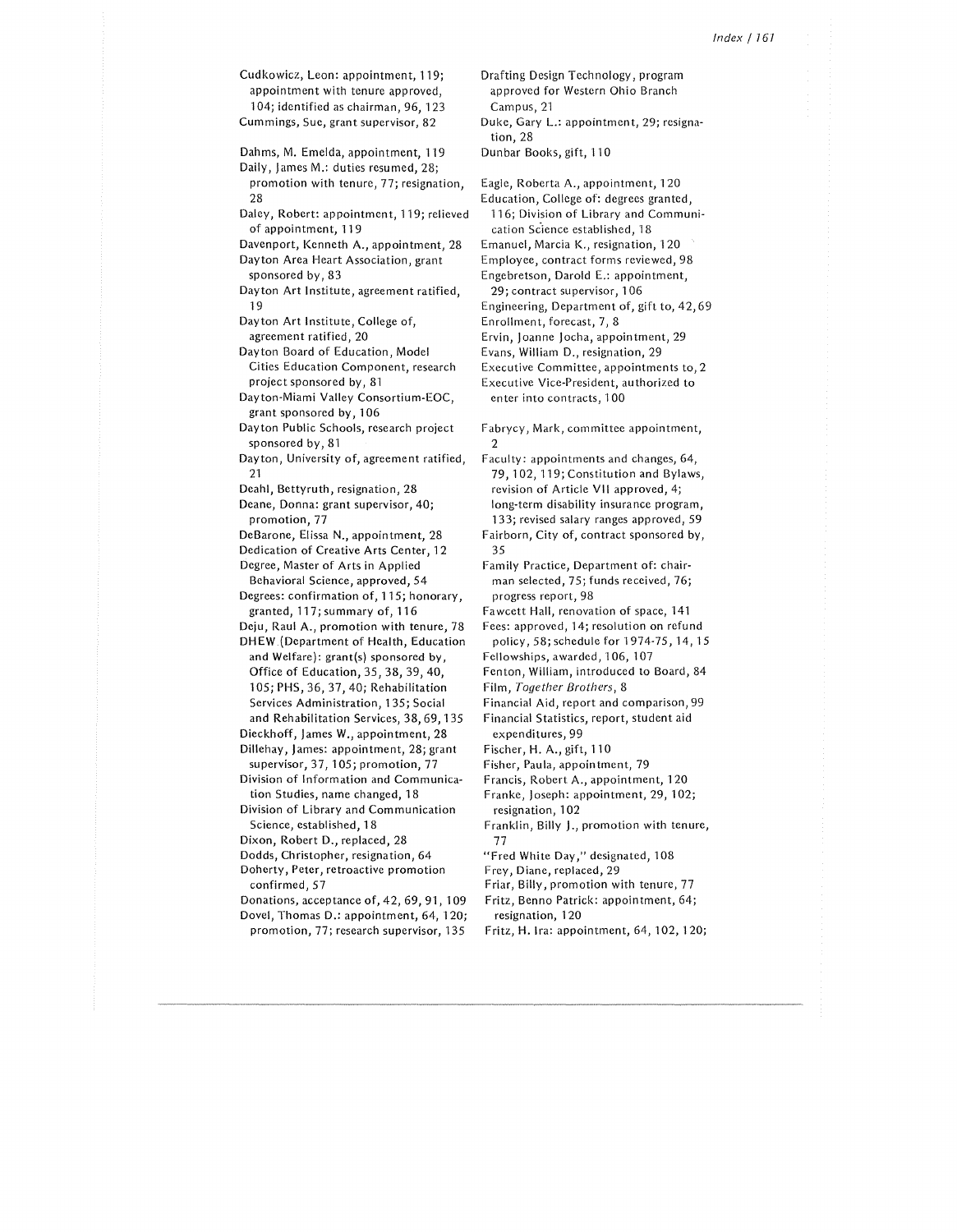committee appointment, 2; identified as program director, 75; relieved of appointment, 120 Frommeyer, Ronald, grant supervisor, 39 Frueh, Lloyd, grant supervisor, 36 Funds, status report on Annual Giving Fund Program, 22 Funkhouser, James W.: appointment, 79; identified as clinical chairman, 75 Gaddis, Hal D.: appointment, 29; research project supervisor, 81 "Garden of the Senses," resolution for, 115 Gatton, Joseph A., promotion with tenure, 78 Gaw, Beverly, promotion, 77 General Receipts Refunding Notes, Series 1974, resolution for issuance of, 22-27 Geology, Department of, gift to, 92 George Gund Foundation, grant sponsored by,67 Gibney, Terrence, resignation, 29 Gifts, acceptance of, 42, 69, 91, 109 Gilliam, Armistead W ., Jr.: appointed, 74; introduced to Board, 74 Glaser, Robert: appointment, 120; relieved of appointment, 120 Goeggel, Francis L., appointment, 29 Golding, Brage: resolution for conferring honorary degree, 117; statement, basis for honorary degree, 118 Good Samaritan Hospital, contract ratified, 83 Gorman, W. Joseph, appointment, 29 Gormley, John., appointment, 29 Graduate Studies, Division of, change of name, 57 Graduate Studies, School of: degrees granted, 116; established, 80; name change to, 57 Graham, Glenn T., replaced, 30 Graham, Wylie, contract supervisor, 41, 134 Grants, research and instructional, ratified, 33, 66, 80, 104, 134 Greene County Public Health Depart ment, contract ratified, 83 Greene Memorial Hospital, contract ratified, 83 Gregor, Bryan: contract supervisor, 34; grant supervisor, 69; replaced, 32 Gregor, C. B., research project supervisor, 42 Hagan, Carol J., promotion with tenure, 76

Hall, Dave, committee appointments, 2 Hall, Perry, grant supervisor, 38, 69, 135 Haller, Betty, appointment, 103 Handicapped children, project proposal for, approved, 59 Handicapped Student Services, gift to, 70,92 Harden, 0. Elizabeth, replaced, 30 Hardy, Edgar, committee appointment, 2 Hartmann, Charles J., Jr., promotion with tenure, 77 Harris, Frank: contract supervisor, 68; grant supervisor, 34; research supervisor, 42 Harris, Kathleen K., appointment, 29 Harvey, Bob, introduced to Board, 15 Haveman, Allen E., resignation, 29 Hay, Robert: appointment, 120; contract supervisor, 68, 136; grant supervisor, 66; relieved of appointment, 120 Hay, Russell: appointment, 120; resigna tion, 120 Healy, Denis F., replaced, 28 Heathergreen Nursing Home, contract ratified, 83 Herbert, Alan J., resignation, 29 HEW Grants Agreement, resolution for assignment of Annual Interest Grants, 60 Higher Education Facilities Bonds-Interest Subsidy Grant, resolution approved, 59 Hill, Jane: gift, 91; resignation, 120 Hobart Manufacturing Company, gift, 42 Hoehn, Lilburn, contract supervisor, 39 Holbrook, Jerry, appointment, 103 Holley, Sharon: appointment, 29; resignation, 103 Holmes, Lela: grant supervisor, 40; promotion with tenure, 77 Housing and Urban Development, Depart ment of, grant sponsored by, 34 Hubschman, Jerry H.:.appointment, 29, 74; gift, 109; grant supervisor, 38, 39 Hull, Dennis, grant awarded, 107 Hutchings, Brian L.: appointment, 29; grant supervisor, 36, 37, 66 Hutzel, Willard J., appointment, 29, 79 Iddings, Andrew S., papers, gift, 109 Iddings, Roger, research project super visor, 81 lmundo, Louis, promotion, 77 lnderrieden, M. Anita: appointment, 29; resignation, 120 Institute for Environmental Education,

grant sponsored by, 3 7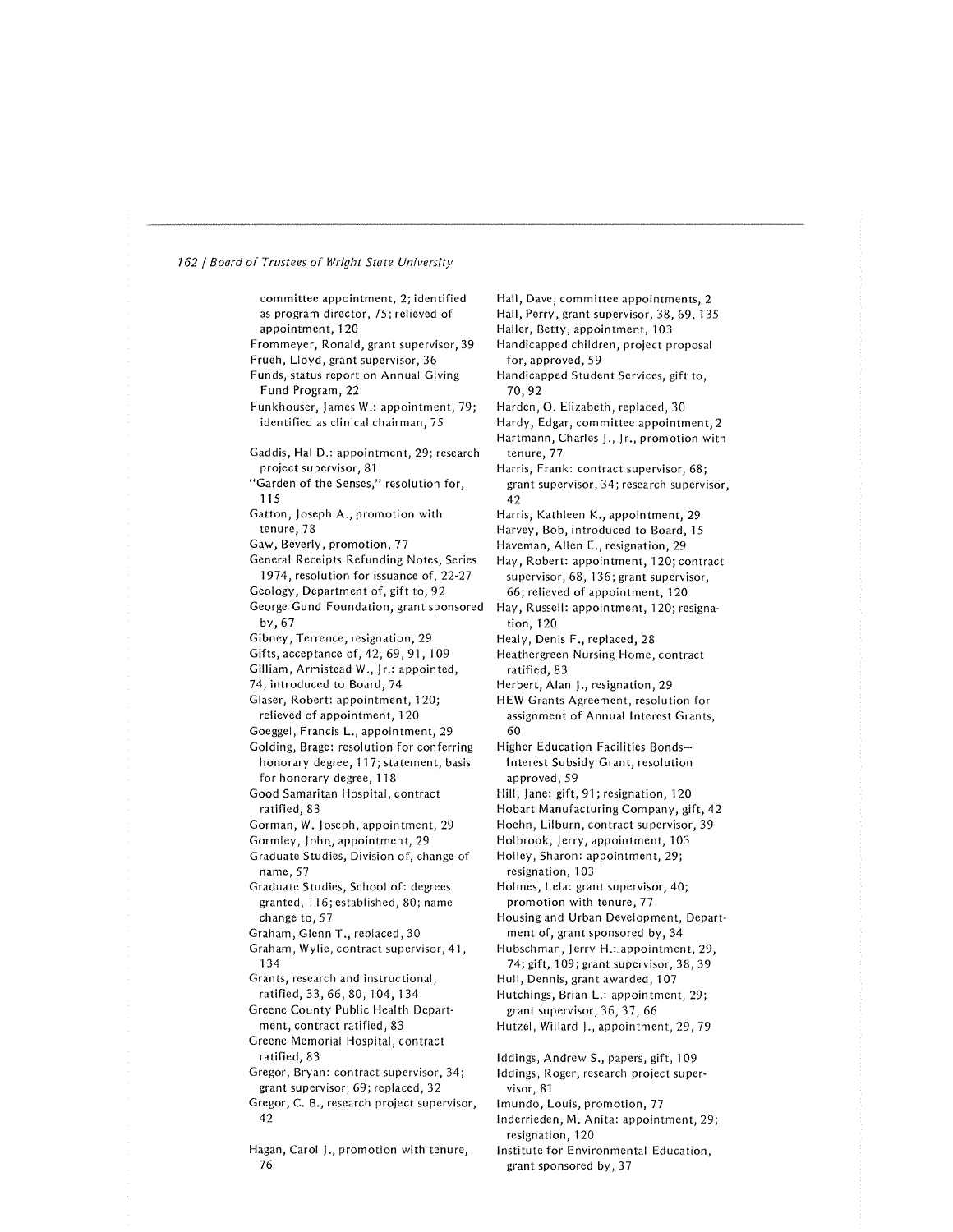Instructional Television, change of name, 104 Insurance, long-term disability program approved, 133 lnvestments,report,43, 70, 93, 110, 14·1 Jackson, Frank, appointment, 29 Jackson, J. Marcus, appointment, 103 James, Helen H., committee appointments, 2, 3 Jankowski, Francis: resignation, 64; resumes duties, 64 Jarrell, Howard R.: promotion with tenure, 78; resignation, 29 Jeffrey, Harry P., committee appoint ments, 2 joint Universities Advisory Committee, report, 56, 75, 96 Jones, Allen: death reported, 114; resolution in commemoration of, 114 Kane, Margaret E., appointment, 120 Kantor, George J., grant supervisor, 134 Kauder, Emanuel: appointment, 64; identified as clinical chairman, 75 Keel, B. C., research supervisor, 135 Kegerreis, Robert )., signature authorized, 19 Keller, Harold, research project super visor, 42 Keller, Thomas W., appointment, 30 Keto, John E., committee appointments, 2 Kmetec, Emil: appointment, 120; relieved of appointment, 120 Knight, Kenneth L., appointment, 30 Kolmen, Samuel N.: appointment, 79; identified as program director, 75; title corrected, 79 Koogler, Helen L., resignation, 120 Koschal, Gerry, research grant awarded, 106 Kotecha, Kanti, promotion, 77 Kuca, Charles J., appointment, 30 Kuntzman, Andrew J.: change of title, 30; grant supervisor, 37 Lai, Andrew W., promotion with tenure, 78 Langdon, J. Gilbert, appointment, 30 Larson, Bertil F.: appointment, 120; identified as acting chairman, 96 Levine, Edward M.: grant supervisor, 82; introduced to Board, 84; promotion with tenure, 78 Lewis, Elizabeth, appointment, 79 Liaison Committee for Medical Education, Medicine, School of: faculty recruitment, visit scheduled, 56, 98, 123

Liberal Arts, College of, degrees granted, 116 Licher, Charles J., appointment, 64

Lindower, John O., appointment, 121; identified as clinical chairman, 75

Lloyd, Phyllis B., appointment, 103 Longenecker, Douglas P.: appointment, 64; identified as clinical chairman, 75; title corrected, 79

Long-term disability program, 133

Lourdes Hall Nursing Home, contract ratified, 83

Lucas, George W.: committee appoint ments, 2, 3, 74; promotion with tenure, 77

Macauley, Thomas, promotion, 77

Mcconnaughey, Fred: appointed as trus tee, 3; committee appointments, 2, 3

McDowell, A. N., gift, 92

McFarland, Charles R.: appointment, 121; grant supervisor, 83; relieved of appointment, 121

McGuire, M. C., appointment, 103

Mcintosh, Elba M., resignation, 79

McPeak, Clifford T.: appointment, 30; resignation, 30

McStallworth, Paul, appointment, 121

Magyor, Mr. and Mrs. L. W., gift, 42

Malone, Philip, grant supervisor, 69

Maneri, Carl, contract supervisor, 35

Marable, June, retroactive promotion confirmed, 57

Marquis, F. Norwood: grant supervisor, 40; resignation, 30

Marx, Patricia, grant supervisor, 40, 105 Master of Arts degree in Applied Behav

ioral Science, approved, 54 Master of Science degree in Computer Science, approved, 18

Matczynski, Thomas: appointment, 30; promotion, 77

Mechlin, Katherine: appointment, 121; relieved of appointment, 121

Medical Education Building, design com pleted, 97

Medical Sciences Building: budget recap, 100, 101; contract bids confirmed, 100; progress report, 43, 70, 93, 110, 140

Medical Sciences/Medical and Health Sciences Library: monies received, 123; report, 97

Medical Students' Loan Program, report, 9

Medicine in Society, program director identified, 75

75, 96, 97, 98, 123; funds received, 76,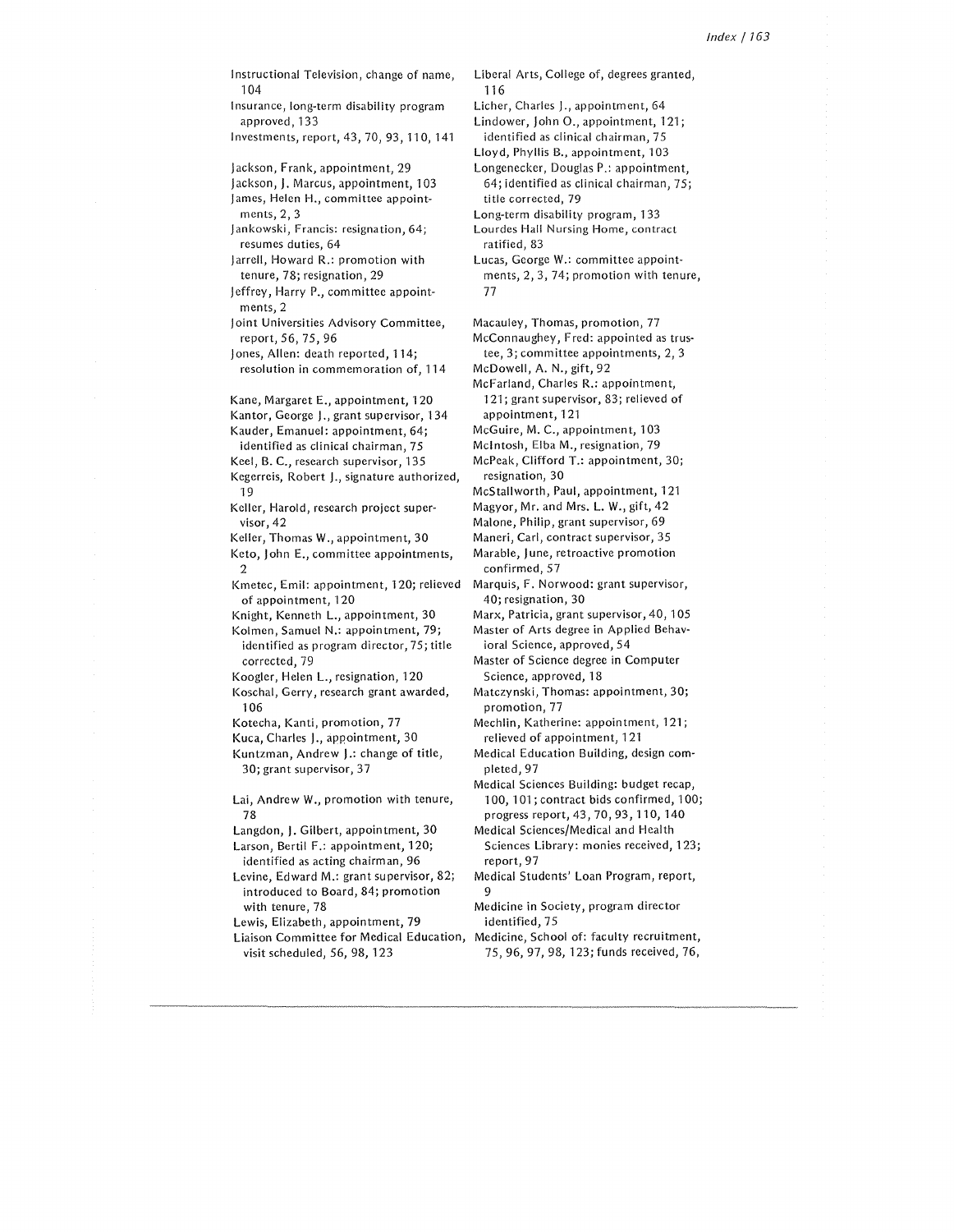123; memorandum of affiliation approved, with Veterans Administration Hospital, 9, with USAF Medical Center, 124, with Mercy Medical Center, 128; need for space, discussed, 97; status report, 8-9, 56, 75-76, 96-98, 123-124 Menon, M. N., contract supervisor, 82 Mercy Medical Center, affiliation agreement approved, 128 Merks, David, appointment, 103 Merriam, Paul G., appointment, 30 Miami University: consortium agreement with, 78; negotiations with School of Medicine, 75 Miami Valley Hospital Society, contract ratified, 83 Miami Valley Optometric Wives Auxiliary, gift, 92 Michael, Richard, committee appoint ment, 2 Microbiology, program director identi fied, 75 Mielke, J. H., research supervisor, 135 Millett Hall, renovation and modification report, 43, 70 Mohr, Donald J., appointment, 30 Molitierno, Arthur A.: appointment, 80; promotion with tenure, 76 Monsanto Research Corporation, gift, 109 Moore, Richard F., gift, 69 Moran, Patrick R., appointment, 30 Morgan, Robert, grant supervisor, 69 Motor Vehicle Department, change of name, 104 Munn, Richard K., appointment, 30 Music, Department of, report, 86-87 Myron, John F., promotion with tenure, 77, 78 Nagel, Barbara A., appointment, 64 NASA-Ames Research Center: contract sponsored by, 67; grant sponsored by, 41 National Cancer Institute: contract sponsored by, 68; grant sponsored by, 134 National Direct Student Loan Program (N DS L), state auditor's report accepted, 63 National Endowment for the Arts, grant sponsored by, 82 National Endowment for the Humanities, stipend awarded by, 107 National Heart and Lung Institute: con tract sponsored by, 68, 136; grant sponsored by, 82

National Institute of Allergy and Infec tious Diseases, grant sponsored by, 37, 66, 134

National Institute of Arthritis, Metabo lism, and Digestive Diseases, grant sponsored by, 105

National Institute of Environmental Health Sciences (NIH): contract sponsored by, 34; grant sponsored by, 136

National Science Foundation: fellowship awarded by,  $107$ ; as funding source,  $69$ ; grant(s) sponsored by, 34, 38; Institu tional Grant for Science, subgrants of, 41

- Neiman, Judith, appointment, 30
- Newlin, Harold I., resignation, 30

News and Information Services, Office of, name change to, 65

Newsom, Lionel H.: resolution for con ferring honorary degree, 117; statement, basis for honorary degree, 11 8

Nicholson, David P., appointment, 103

Nicholson, Edward A.: promotion, 77; research supervisor, 135

Nischwitz, Ronald L., appointment, 64

Noel, James A.: grant supervisor, 39, 40; research supervisor, 106; resignation, 30

Northeastern Local Schools, contract sponsored by, 39

Ntukogu, Cyril A., resignation, 30

Nursing, School of: contracts ratified, 83; degrees granted, 116

Nussbaum, Noel S.: appointment, 64, 121; relieved of appointment, 121; research project supervisor, 42

Obstetrics and Gynecology, Department of, chairman selected, 75

Oelman Hall, renovation of space, 141

Oelman, Robert S.: committee appoint ments, 2, 3; reelection of, 1

- Officers, Board of Trustees, election of, 1
- Ohio Biological Survey, grant sponsored by, 134
- Ohio Board of Regents: budget proposal, comments on, 12, 13; contracts ratified, 19, with Antioch College, 20, with the College of the Dayton Art Institute, 20, with the Dayton Art Institute, 19, with the University of Dayton, 21; grant sponsored by, 40, 41, 135

Ohio Department of Education: contract sponsored by, 41, 134; grant sponsored by,37,68

Ohio Department of Health, contract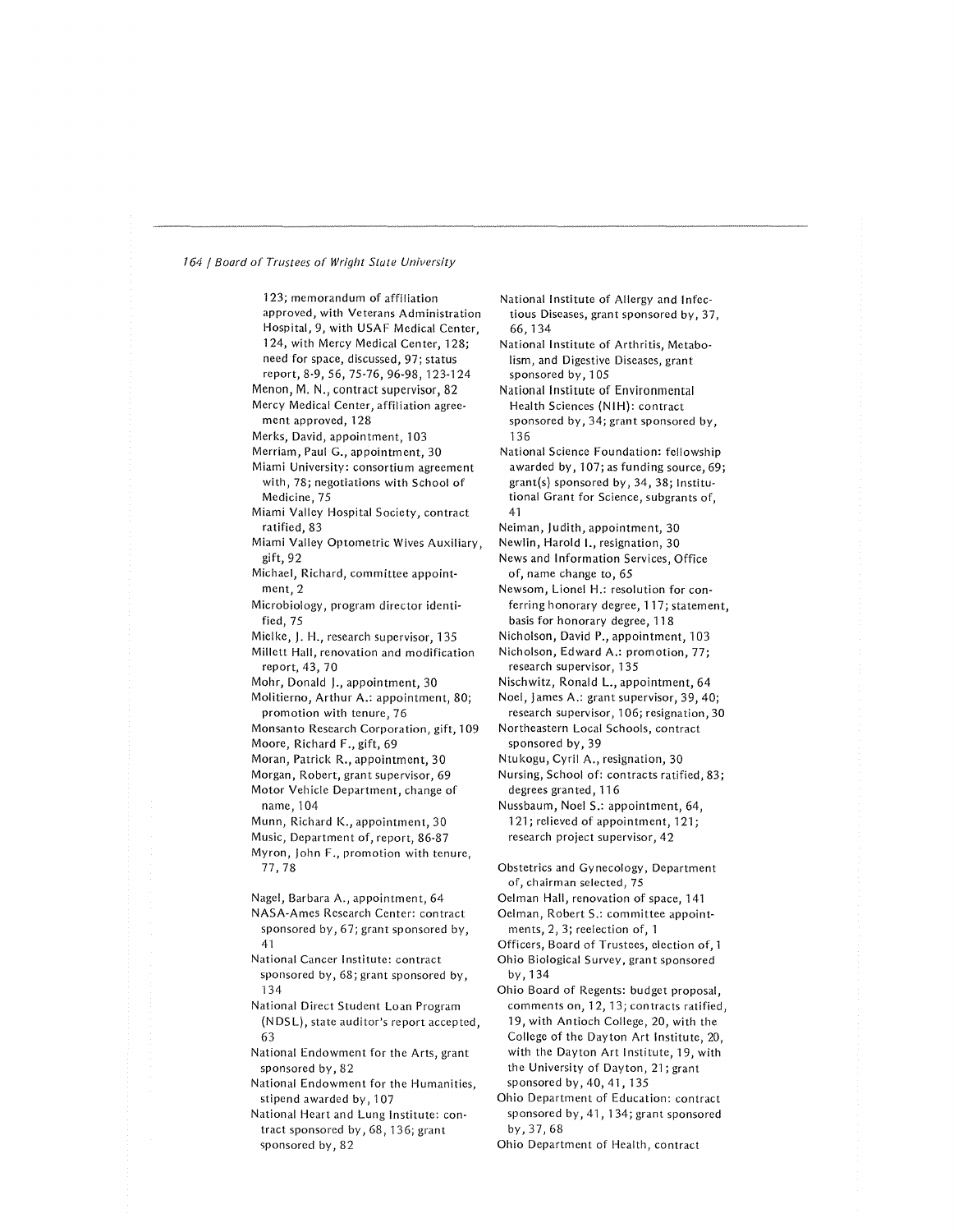sponsored by, 67 Ohio Department of Natural Resources, project sponsored by, 81 Ohio Mental Health Department, instructional agreement sponsored by, 41 Ohio Real Estate Board, grant sponsored by,36 Ohio Valley Regional Medical Program, contract sponsored by, 135 Oldigcs, Ronald L., appointment, 103 0.S. Kelly Company Records, gift, 109 Osteogenesis lmperfecta Foundation, Inc., grant sponsored by, 106 Overholser, James F., papers, gift, 109 Overholser, Joel F., gift, 109 Overhuls, Robert L., appointment, 30, 121 Pabst, Donald F.: appointment, 103; resignation, 103 Page, Richard, fellowship awarded, 107 Palmer, Raymond, appointment, 65 Palombi, Barbara, appointment, 31 Parkhill, Earl E.: appointment, 31; resignation, 121 Parking lot lighting, progress report, 140 Parking regulations, approved, 27 Pathology, Department of, chairman selected, 75 Patrick, Daniel L., gift, 109 Patterson Field Postings, gift, 110 Pediatrics, Department of, chairman selected, 75 Petersohn, Richard, appointment, 65 Peterson, Wayne L.: appointment, 65; relieved of duties, 65 Petroleum Research Fund, as funding source, 69 Pharmacology, Department of, chairman selected, 75 Phillips, Chandler, grant supervisor, 82 Physiology, Program of, program director identified, 75 Piediscalzi, Nicholas, returns to chairmanship, 31 Policies and Procedures for the Granting of Promotions and Tenure at Wright State University, Article VII, revision approved, 4 Policy and Procedures for Promotion and Tenure at the Western Ohio Branch Campus: approved, 46; copy of document, 47 Pollitt, Pamela, appointment, 31 Pope, Allen, appointment, 103; mentioned, 75 Porter, Brian K., resignation, 31

- President, authorized to enter into contracts, 100
- Price, Evelyn L.: appointment, 103; resignation, 103
- Projects, research and instructional: no #-"Interest Subsidy Grant toward Bonds Sold for Construction of Addition to University Center," 34
	- 259-"Biomedical Computer Center for Analysis of Diagnostic Radio graphs," 34
	- 262-"lnvcstigation of Factors Influ encing Release of Herbicides from Polymers Containing Herbicides as Pendant Side Chains," 34
	- 296-"Storage Polymers in Group A Streptococci From Active Infections," 83
	- 307-"Conversion of Strip Chart Data to Digitized Card Data," 34
	- 308-"Rapid Screening for Lead Poisoning," 34, 136 (now #400)
	- 309-"Presentation of the Fourth international Symposium on Multivariate Analysis," 35
	- 310-"Non-Categorical Prescriptive Curriculum for Wright State University ,'' 35
	- 311--"Planning Grant Proposal for a Health Oriented Youth Challenge Program," 35
	- 312-"Analysis of the Solid Waste Problem Confronting the City and to Provide Alternative Recommendations for Resolving the Problem," 35
	- 313-"Allied Health Professions Special Improvements Program-Medical Technologist," 35
	- 314-" Allied Health Professions Special Improvement Program-Environmental Health," 36
	- 315-"The Location of Mobile Homes and Their Relation to Conventional Housing in Ohio jurisprudence," 36
	- 316-"Effect Measurement of External Costs and Reclamation Policy in Strip Mining," 36
	- 317-"Development and Application of Leadership Skills for Curriculum Leadership," 36
	- 318-"Graduate Fellowship for a Training Program under the State Consortium and Water Quality Monitoring,'' 37
	- 319-"Biosynthesis of Carotenes in Mycobacteria," 37
	- 320-"Assistance in the Establishment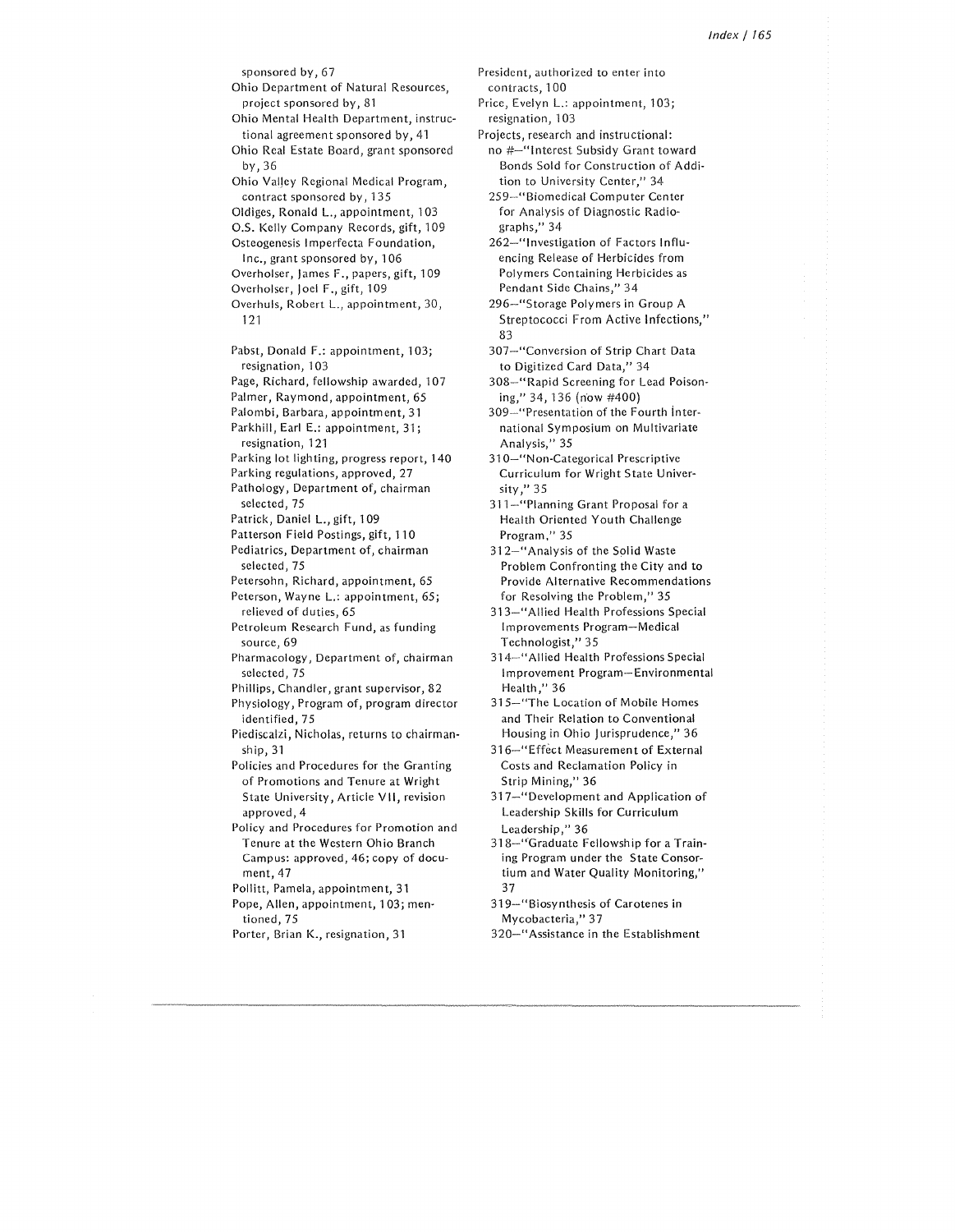| of New State Medical Schools," 37     |
|---------------------------------------|
|                                       |
| 321-"Development of a Baccalaureate   |
| Program in Nursing," 37               |
| 322—"Instructional Scientific Equip-  |
| ment Program for Computer Science     |
|                                       |
| Improvement of Laboratory Pro-        |
| gram," 38                             |
| 323-"Improvement of Aquatic Biology   |
| Program-Instructional Scientific      |
| Equipment," 38                        |
|                                       |
| 324-"Establishment of a Biomedical    |
| Computer Center for the Analysis of   |
| Diagnostic Radiographs," 38           |
| 325-"Rehabilitation Counselor Train-  |
| ing," 38, 69                          |
| 326-"College Library Resources Pro-   |
|                                       |
| gram, Fy74 (Basic)," 38               |
| 327-"Instructional Equipment Grants   |
| Program, Title VI A," 39              |
| 328-"Instructional Equipment Grants   |
| Program, Title VI A," 39              |
| 329-"A Rockefeller Human Resources    |
|                                       |
| Program Intern in Residence," 39      |
| 330-"Program Director Services to the |
| NE Local Schools ESEA Project,        |
| MUS/IGE, Title III," 39               |
| 331-"Instructional Equipment Grants   |
|                                       |
| Program, Title VI A-for Celina        |
| Campus," 39                           |
| 332-"Instructional Equipment Grants   |
| Program, Title VI A-for Celina        |
| Campus," 39                           |
| 333-"Funds for Library Resources      |
|                                       |
| (for Celina)," 40                     |
| 334 - "Handicapped Student Services," |
| 40                                    |
| 335-"An Environmental Geology         |
| Study in Bath Township, Greene        |
| County, Ohio," 40                     |
|                                       |
| 336-"Nursing Capitation Program," 40  |
| 337-"Developmental Education (for     |
| Celina Campus)," 40                   |
| 338-"Summer Workshop and Develop-     |
| ment of a Multi-Media Instructional   |
| Unit Program, to be conducted July    |
|                                       |
| 22, 1974 through August 2, 1974,"     |
| 41                                    |
| 339-"Medical Applications of a Space- |
| Related Research: Calcium and         |
| Bone," 41                             |
|                                       |
| 340-"Community Mental Health          |
| Training with Educators," 41          |
| 341–"Developmental Education Pro-     |
| gram," 41                             |
| 342-354-titles listed, 42             |
| 355-"Human Factors in Air Systems     |
|                                       |

Design-Manpower and Training Impli cations," 66

356-"Time Lapse Cinemicrography Apparatus for Cancer Research and Graduate Teaching Purposes," 66

- 357-"Tetracycline Resistance in Staphy/occus aureus ," 66
- 358-"Evaluation of an Antivertiginous Drug in Man," 66
- 359-"Bone Density Structure in Indus trial Lead Poisoning," 67
- 360-"Forensic Drug Analysis," 67
- 361-"Cation Exchange Study in Soils," 67
- 362-"Symposium '76," 67
- 363-"Developrnent of Cell Strains from Human and Guinea Pig Lungs," 68, 136
- 364-"Paleomagnetic Measurement," 69
- 365-"lnsect Culture," 69
- 366-"Van de Graaf Modification," 69
- 367-" Regulation of Mouse Development," 69
- 368-"Emissions Analysis," 69
- 369-"Minc Drainage," 69
- 370-"Synthesis of Thermally Stable Transparent Materials," 68
- 371-"Perception of Varying Stimuli," 69
- 372-"Upgrading Special Education Materials for Special Education Undergraduate Majors," 68
- 373-"Study of Cell Culture of Human and Guinea Pig Pancreatic Cells," 68
- 374--"Evaluation of the Extended Day and Community Schools," 80
- 375-"Tutorial Aid Program and Diagnostic-Prescriptive Teacher Program," 81
- 376-"Develop Geologic Mapping of Greene and Montgomery Counties," 81
- 377·-"Cooperative Program in Educa tion and Urban Problems,'' 81
- 378--''Perceptual Research for Computer Generated Displays," 81
- 379--"Reactions of Polydentate Thio iminato Metal Complexes," 82
- 380-"An Energetic Evaluation of Car diac Contraction," 82
- 381-"Artists, Critics, Photographers and Craftsmen in Residence Program -Filmmaker," 82
- 382-"Properlies of Superalloys," 82
- 383-"The Determination of Oxygen Transfer Rates for Air Diffusers," 105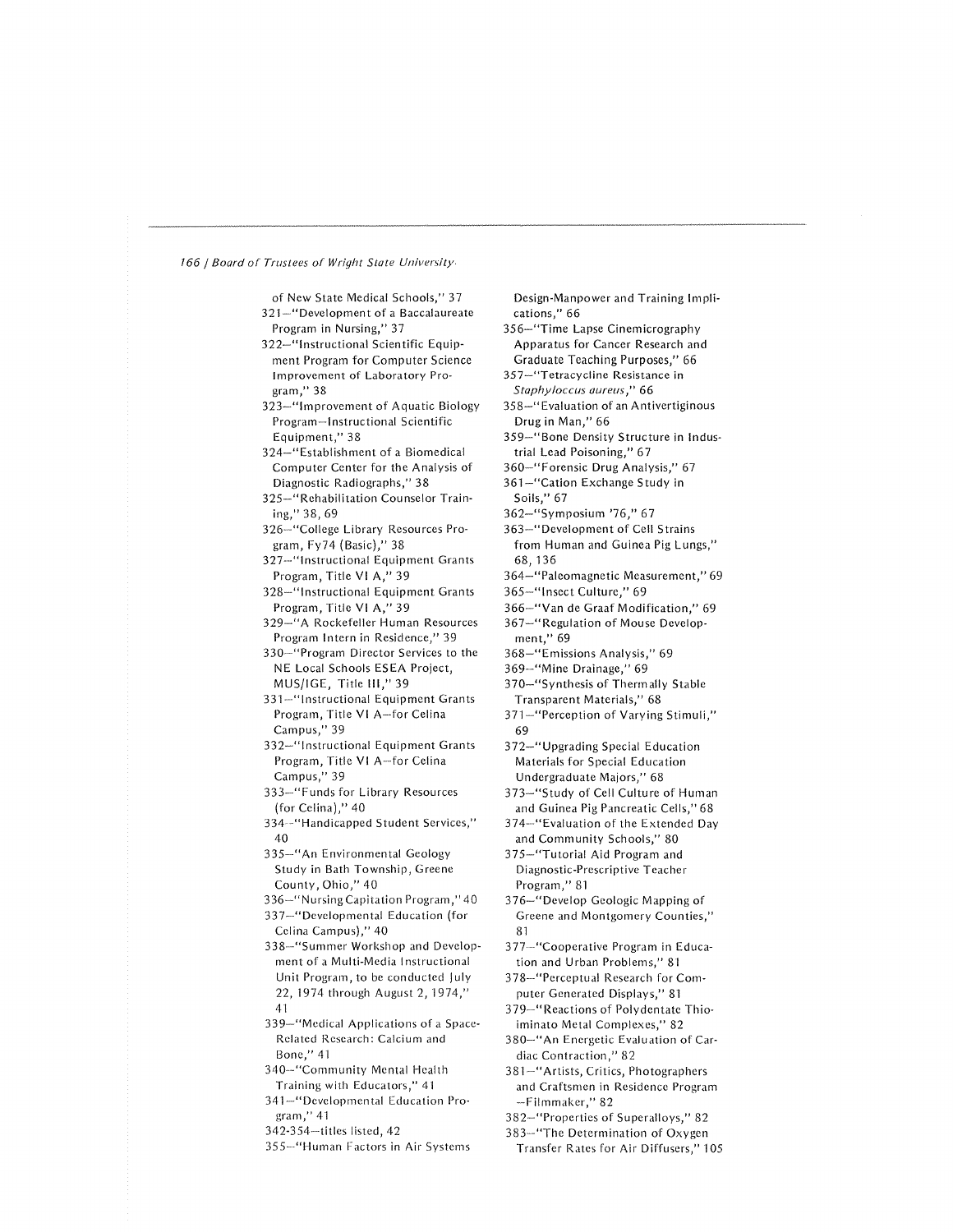384-"System for Assessing Skeletal Health from Radiographs," 105

385-"The Development of Participa tory Management and Group Decision Making Skills for Principals and Unit Leaders of the Western Ohio-WSU League of IGE Schools," 105

105 386-"Handicapped Student Services,"

387-"An Inventory and Evaluation of the Geologic Environment of Yellow Springs, Ohio," 106

388-"Special Grant from Educational Opportunity Center to Supplement Special Services Program," 106

389-"Counseling and Related Services for the Veterans Administration," 106

390-"A Study of Bone Changes in Osteogenesis Imperfecta Patients under Treatment with Calcitonin and Vitamin C," 106

391-"Advanced Driver Education," 134

392-"Effects of Radiation on Human Cells Cultured *in vitro,"* 134

393-"Biosynthesis of Carotenes in Mycobacteria," 134

394-"A Study of the Distribution and Taxonomy of Freshwater Ectoprocta in Western Lake Erie," 134

395-"Short-term Rehabilitation Counselor Training," 135

396-"Phase I-Archaeological Testing of Sites in Newfields New Commu· nity, Ohio," 135

397-"Greater Miami Valley SOHMET (Sub-Regional Organization for Health Manpower Education and Training)," 135

398-"Minority Business Assistance through Education and Counseling," 135

399-"Press Sample Analysis to Dis· cover Reason for Product Tinting Problem," 136

Promotion and Tenure: list of approved, 76-78; policies and procedures state· ment for Western Ohio Branch Campus, approved, 46, copy of statement, 47

Promotions, confirmed, for main campus, 57

Pruett, Robert E., appointment, 31

Public Information, Office of, discon· tinued, 65

Purchases and General Services, Depart· ment of, change of name, 104

Purchasing and General Services, Depart· ment of, name change to, 104

Pushkar, Paul, research project supervisor, 106

Quatrano, Louis A., resignation, 31

Racevskis, Karlis, promotion, 77

Radio station, broadcast license applica tion approved, 136

Ragan, Ario D., Jr.: appointment, 31; grant supervisor, 34; signature au th· orized, 17

Randall-Hamilton, Joyce L., resignation, 121

Ranks, academic, definition of (for off· campus faculty members), 48

Rausch, Edward N., appointment, 121

Ray, John: grant supervisor, 39; research project supervisor, 42

Reece, Robert D.: appointment, 80; identified as program director, 75

Registration-Admissions: report, spring quarter, 99, summer quarter, 140

Reigelsperger, Daniel, appointment, 103 Resolutions:

75·1, commending Harry K. Crowl, 3

75-2, changing name of Western Ohio Branch Campus to Western Regional Campus, 15

75-3, establishing the University Archives, 16

75-4, establishing the Wright State Uni· sity-VA account with the Third National Bank of Dayton, Ohio, 16

75-5, establishing the Division of Library and Communication Science in the College of Education, 18

75-6, confirming Robert J. Kegcrreis and Andrew P. Spiegel as authorized signatories, 19

75-7, providing for issuance of General Receipts Refunding Notes, Series 1974, 22

75-8, commemorating James M. Cox, Jr., 46

75-9, changing the name of the "Divi· sion of Graduate Studies" to the "School of Graduate Studies," 57

75-10, changing the fee refund policy, 58

75·11, approving and authorizing execution of "Assignment of Annual Interest Grants" under HEW Grants Agreement for Project No. 5-5-00755, 60

75·12, extending appreciation for dedi· cated service to Mr. Paul Tipps, 74 75-13, authorizing the president to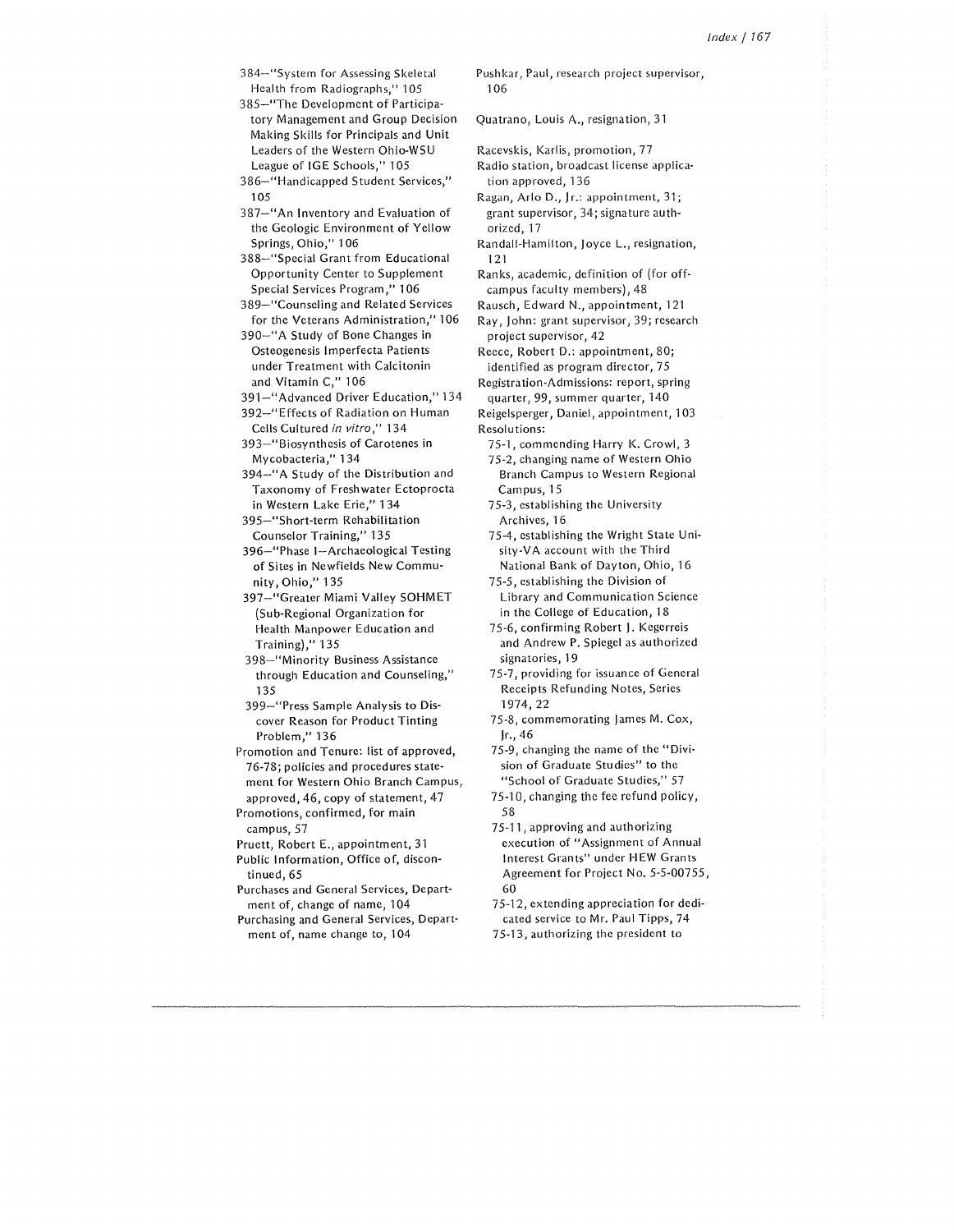enter into a consortium with Central State and Miami University for the operation and development of Channels 14 and 16, 78

- 75-14, commending F. A. White and conferring upon him the title "Senior Vice President Emeritus," 96
- 75-15, approving the operating budget for fiscal year 1975-76, 101
- 75-16, commemorating Dean Warren Abraham, 114
- 75-17, commemorating Dr. Allen Jones, 114
- 75-18, resolving cooperation with the Greater Dayton Jaycees in planning and developing the "Garden of the Senses," 115
- 75-19, conferring the degree Doctor of Laws upon Dr. Brage Golding, Mr. Frederick A. White, and Dr. Lionel H. Newsom, 117
- 75-20, establishing a program of long term disability insurance for unclas sified employees, including faculty members, of Wright State University, 133
- 75-21, approving submitting application for a broadcast construction permit and license, 137
- Reusch, Clarence, gift, 42
- Richard, Benjamin, research supervisor, 106
- Ridenour, Raymond E.: appointment, 31 ; resignation, 80
- Rider, Craig P.: appointment, 31, 80; relieved of duties, 80
- Rife, Ronald E., promotion with tenure, 76
- Righter, Wilma W., granted leave of absence, 31
- Rike, David L., committee appointment, 2
- Ritchie, Malcolm: contract supervisor, 82; grant supervisor, 66
- Rizzo, Philip, appointment, 31
- Roach, Margaret A., appointment, 31
- Rockefeller Foundation, grant sponsored by,39
- Rodin, Alvin, identified as chairman, 123
- Rolsten, R. Fred: appointment, 65, 121; contract supervisor, 35
- Rosenberg, Virginia D., appointment, 31 Ross, John K., appointment, 121
- Ross, Ray: committee appointment, 2, 3; election of, 2
- Rossmiller, John D., appointment, 65
- Russ, Raymond, appointment, 103

Rutgers Packaging, contract sponsored by, 136

- Sacher, William J., appointment, 65
- Safety, Office of, name changed, 33 Saint Elizabeth Hospital, contract
- ratified, 83
- Salary ranges, faculty, approved, 59
- Scardino, Sheldon, gift, 69
- Schieve, James F., appointment, 121; identified as associate dean, 96
- Schlafman, Judge Merritt E., papers, gift, 1 09
- Schmalberg, Aaron, resignation, 31
- Schmidt, Ronald G.: appointment, 31; contract supervisor, 40, 67, 81; grant supervisor, 37
- Schneider, Lois M., appointment, 32
- Scholarships: provided by Wright State University Foundation, 4; provided by proceeds of film, 8
- Schul, Robert K., appointment, 32
- Science and Engineering, College of: degrees granted, 116; gift to, 69; proposals funded by, 69
- Scott, Richard: grant supervisor, 69; promotion with tenure, 78; research project supervisor, 42
- Security and Parking Services, name changed to, 33
- Seed Grant Award Committee, proposals funded by, 69
- Selco Mining Corporations, Ltd.: fellow ship awarded by, 106; grant awarded by, 107
- Selden, Robert W., gift, 109
- Serve, Paul M., promotion, 77

Seybold, Paul, research project supervisor, 42

- Shearer, Anne, grant supervisor, 41, 106
- Shepherd, William and Mary, gift, 110

Shon, David H., appointment, 32

- Silverman, Harold, instructional agreement supervisor, 41
- Simon, Stephen H., appointment, 32
- Simpson, H., grant supervisor, 69
- Sims, Carl M., appointment, 32, 65
- Sirkin, Mark, appointment, 32
- Smith, Kathleen J., resignation, 32
- Smith, Michael J., contract supervisor, 105, 136
- SOHMET (Sub-Regional Organization for Health Manpower and Training): grant proposal submitted, 8; mentioned, 76, 123
- Southwestern Portland Cement Company, contract sponsored by, 40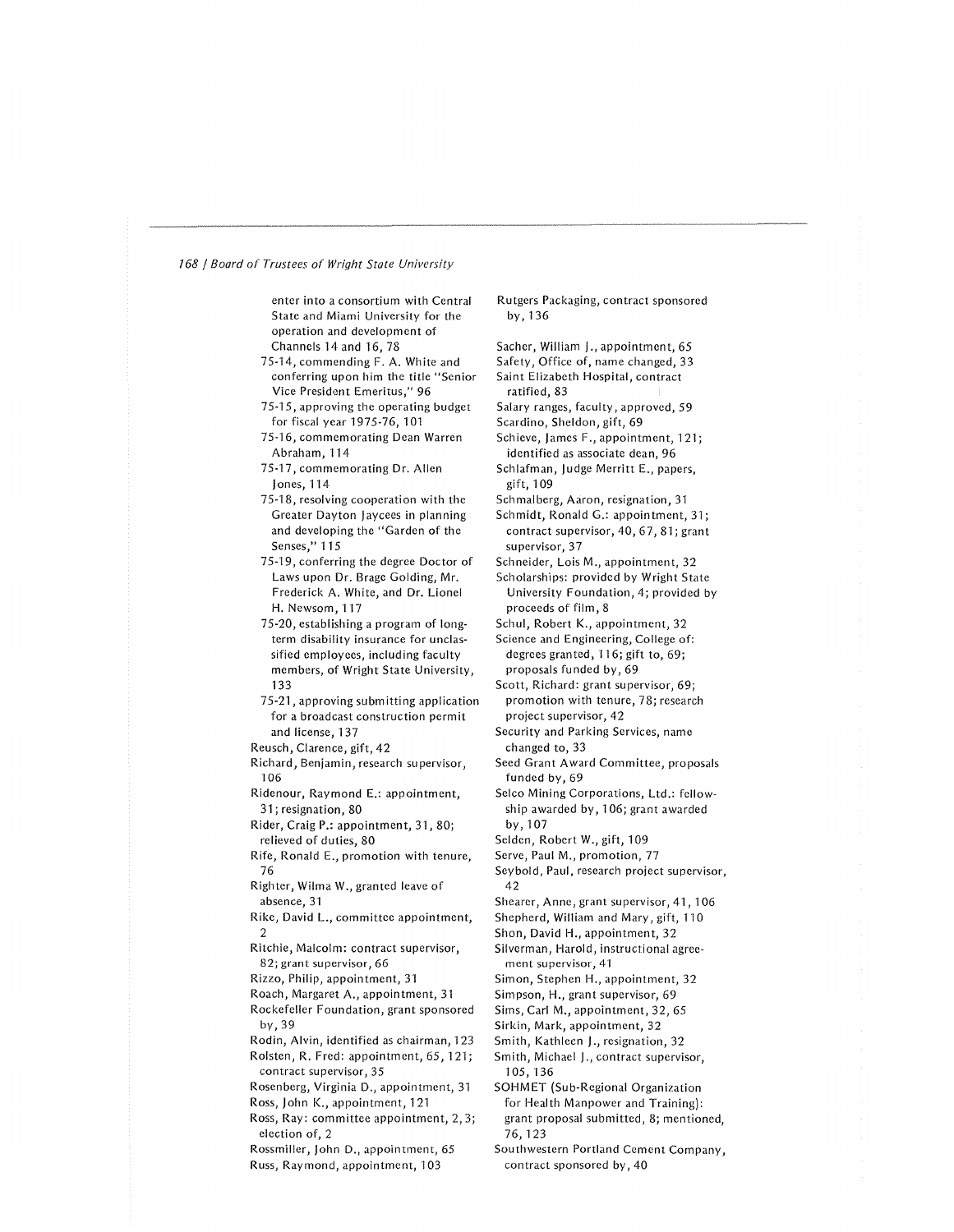Spanier, Edward: acting coordinator or SOHMET, 9; contract supervisor, 135

Speech and Theatre, Department of, realigned as two departments, 33

Speech Communication, Department of, name change to, 33

Spetter, Allan B., replaced, 32

Spiegel, Andrew P.: appointment, 32;

19 election of, 2; signature authorized, 17,

- Spray, Wayne M., resignation, 32
- Spring Hill Nurseries, gift, 92

Staff: appointments and changes, 27, 64, 79, .102, 119; long-term disability insur ance program, 133

- Standing Committees, Board of Trustees, 2, 3
- State auditor: directive issued, on review of employee contracts, 98; report, 63, 137; report of Wright State University, College Work-Study Program, TRIO Program Grant D.H.E.W., Educational Opportunity Grants Plan, 27

State Department of Education, contract with, 59

State of Ohio, funds received from, 76

State of Ohio Department of Education, grant sponsored by, 105

Stauffer, R. J., resignation, 32

- Steinohrt, William J., promotion, 77
- Stewart, Frederic, appointment, 75, 103
- Stickney, Frank: promotion with tenure, 77; research project supervisor, 42

Stipends, awarded, 106

- Stitt, James M., appointment, 121
- Stockton, Susan E., appointment, 65
- Stoesz, Willis M., replaced, 31
- Strayer, Robert E., gift, 110
- Strayer Store Records, gift, 110

Strickland, Kenton E., promotion with tenure, 76

Strong, Russell A., title corrected, 80

Stuckman, Ralph: appointment, 32; resignation, 32

Student Affairs Committee: appointments to, 2; chairman appointed, 74; report, 46, 141-142

Student Aid Grant Expenditures, report on,99

- Student Caucus, chairer introduced to Board, 15
- Student Information Systems, Depart ment of, created, 65
- Stuhlman, Robert A.: appointment, 122; mentioned, 96

Suozzi, Michael: appointment, 32; con tract term expires, 122

Suriano, Robert: appointment, 80, 96, 122; identified as acting chairman, 96

Systems Research Labs, Inc., contract sponsored by, 34

Tanner, Kenneth E., appointment, 32; resignation, 122

Taylor, Paul: contract supervisor, 67; research project supervisor, 42

Teachers Insurance and Annuity Asso ciation (TIAA), long-term disability program negotiated with, 133

Tebbetts, Ilse, appointment, 103

Telecommunications, name change to, 104

Television, Channels 14 and 16, consortium agreement ratified, 78

Tenure: granted, 76, 77, 78; policy for removal or suspension of tenured faculty, 4

Tenure and promotion, policy for Wes tern Ohio Branch Campus, approved, 46; copy of statement, 47

Tettemer, Clair: appointment, 65; change of title, 65; promotion with tenure, 78; relieved of duties, 104; report given by, 107

Thatcher, John P., Jr., promotion with tenure, 78

Theatre, Department of, name change to, 33

Theatre, Department of, charts and comparison, 88-90

Third National Bank, account established with, 16

Thomas, Arthur: adviser for film, 8; appointment, 103; grant supervisor, 35, 39; research project supervisor, 81; resignation, 103

- Thomas, J. F., Jr.: grant supervisor, 69; promotion, 77
- Thompson, Glenn, papers, gift, 110
- Thompson, Nicholas: appointment, 80; identified as clinical chairman, 75
- Tilton, Rita S., promotion, 77
- Tipps, Paul: committee appointments 2,
- 3; resignation of, 73; resolution for, 74
- *Together Brothers,* benefit premiere of, 8
- Topor, Robert S., appointment, 122 Torres, Gertrude, appointment, 122

Transportation Services, Department of, name change to, 104

Treacy, John, grant supervisor, 36

Ultes, Thomas, gift, 109

- United Health Foundation of the Dayton Area, Inc., contract sponsored by, 67
- Universal Fabric Marketing Corporation, contract sponsored by, 105